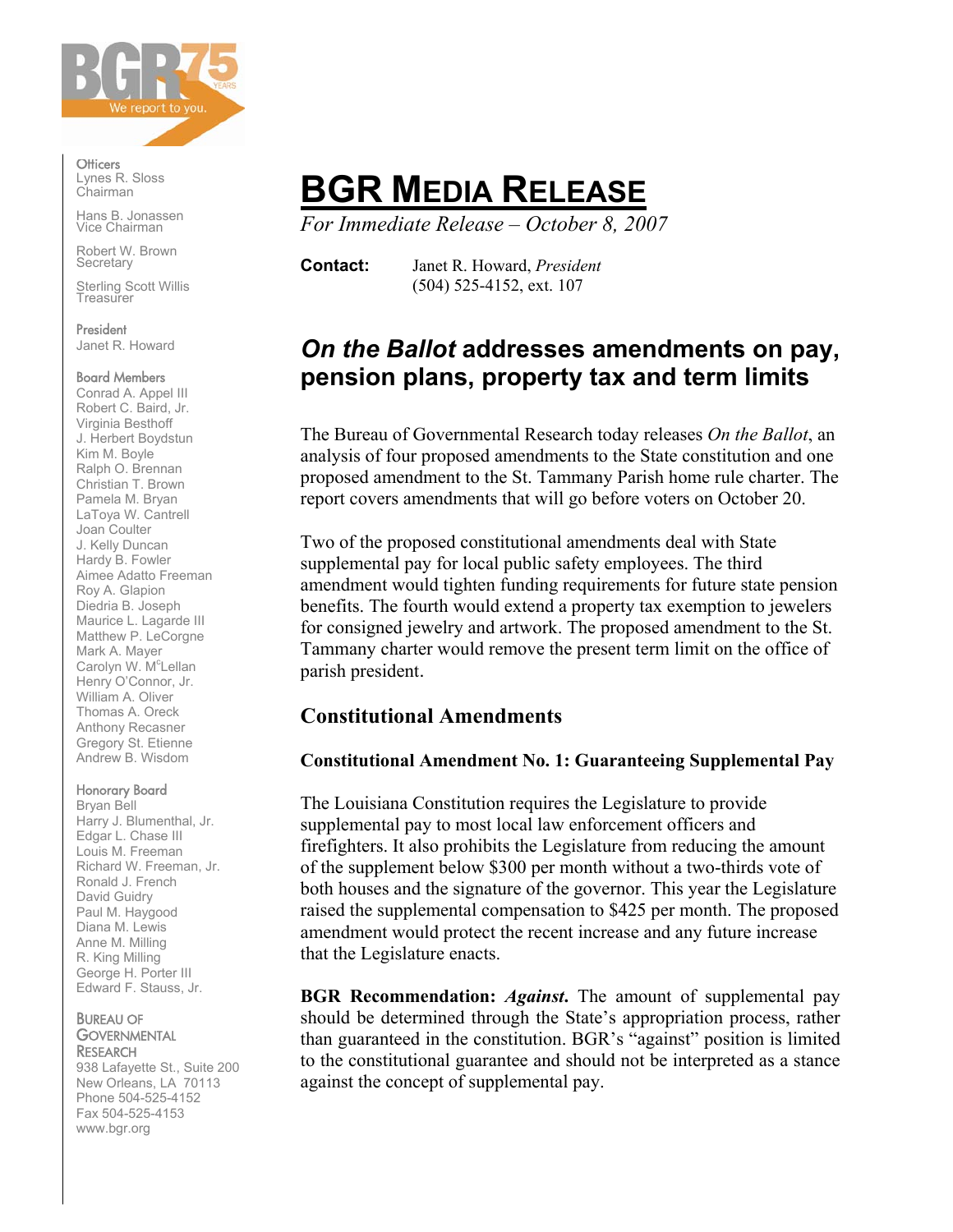## **Constitutional Amendment No. 2: Extending Supplemental Pay**

Constitutional Amendment No. 2 would allow the Legislature to supplement the salaries of fulltime law enforcement officers of the State and its agencies who patrol waterways and riverfront areas and of firefighters employed by a port authority. It would allow the Legislature to require the supplements from a department, agency or political subdivision. Separate legislation provides supplemental pay to eligible employees of the Port of New Orleans.

**BGR Recommendation:** *Against*. While BGR is not opposed to increased pay for public safety personnel, it believes that the amendment is inappropriate since funding for the pay could be provided through the appropriation process. Furthermore, the amendment would have the effect of weakening the State Civil Service Commission, by allowing the Legislature to intervene at its discretion in pay matters for a group of State classified employees.

### **Constitutional Amendment No. 3: Constraining New Pension Liabilities**

Constitutional Amendment No. 3 would limit the Legislature's ability to provide new benefits to members of State retirement plans by requiring the Legislature to identify a funding source adequate to pay off any related unfunded accrued liability within a 10-year time frame. Currently, the Legislature may increase State pension liabilities without specifying a funding source and may spread costs over 30 years.

**BGR Recommendation: For.** BGR considers the proposed amendment an improvement over current law.

#### **Constitutional Amendment No. 4: Addressing Consigned Jewelry**

Last year voters passed a constitutional amendment exempting artwork consigned to an art dealer from property taxation. The proposed amendment would make jewelry and other artwork held on consignment by a jewelry dealer eligible for the exemption. It would not apply to any other type of consigned goods listed for sale by other types of businesses.

**BGR Recommendation:** *Against***.** The taxation of consigned goods should be considered comprehensively rather than through ad hoc amendments for the benefit of specific types of business.

## **St. Tammany Charter Amendment**

#### **Eliminating Term Limit on Parish President**

The proposed charter amendment would remove the term limit on the position of parish president. The present St. Tammany Parish home rule charter contains a provision that limits a